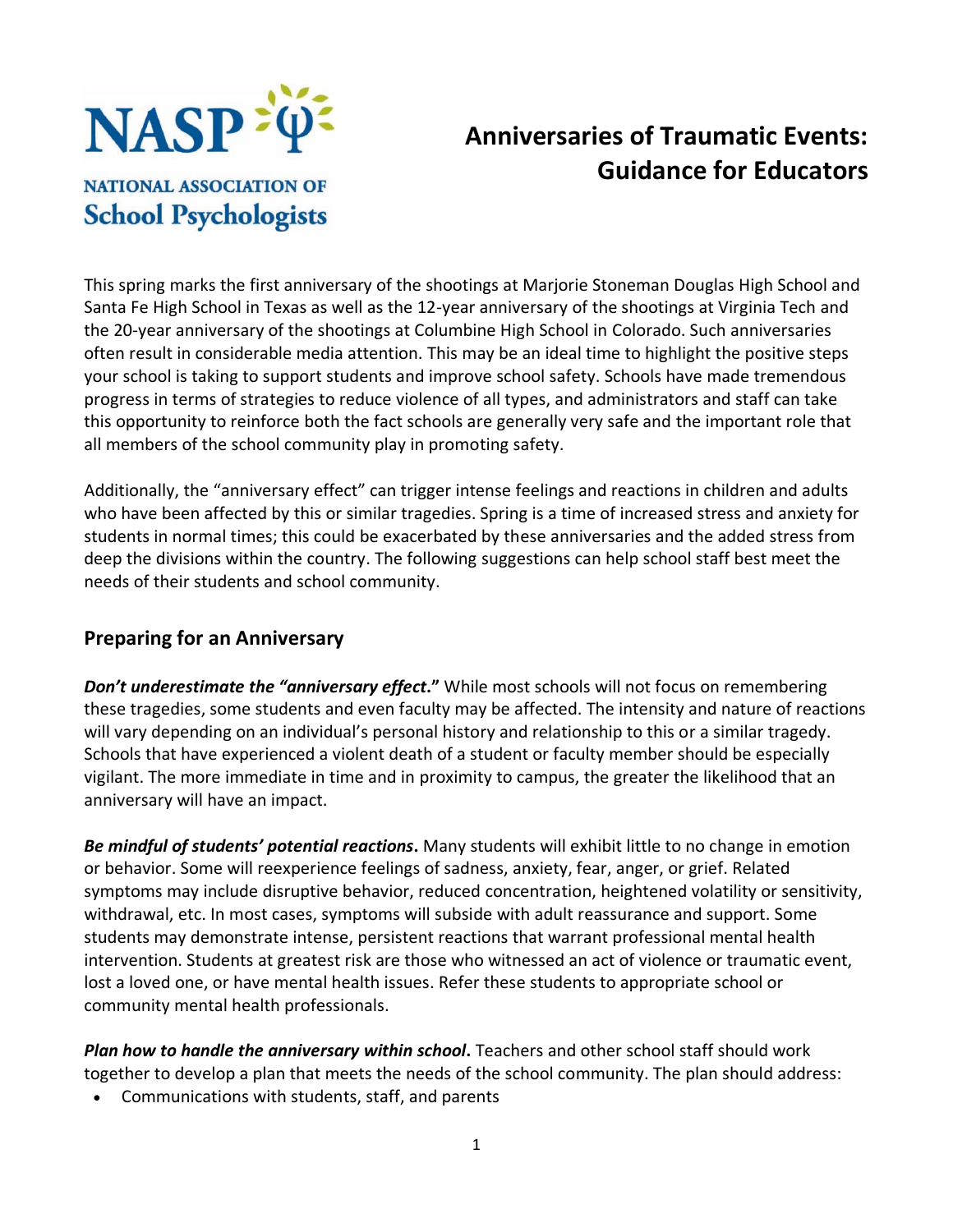- How to handle classroom discussions
- Coordination with community safety and mental health services
- A review of school safety plans and procedures
- Policies and procedures of a referral system for high-risk students
- Decisions on whether to conduct memorial activities appropriate for your school

*Do NOT hold surprise armed assailant drills.* Unannounced lockdown or live simulation drills can cause serious distress for students and staff who may believe the threat of an armed assailant is real. This can cause a trauma reaction. Inform students, staff, families, community members and the media of all planned armed assailant drills to prevent unnecessary misinformation, confusion, and potential harm.

*Let students' needs guide your approach***.** Schools with no significant connection to this or any similar tragedy will typically require less extensive preparations than schools whose students have been directly impacted. Most elementary school students will have little or no connection to the anniversary. Assess how students reacted in the wake of previous crises, as well as other indicators including behavior problems, substance abuse, suspensions, absenteeism, etc.

*Monitor social media.* Social media plays a crucial role in the perception of safety and well-being related to crisis. It can be an effective way to share helpful information; it is the primary method of communication for young people. Social media posts can also have the potential for triggering or exacerbating crises, causing fear and panic, and creating crisis contagion, which involves one crisis leading to another crisis. Students or other individuals may indicate on social that they are at risk of harming themselves or others.

*Be aware of other stressors***.** School staff should be aware of stress symptoms in students who may be affected by family or other stressors and be prepared to respond. School psychologists can provide tips on stress management and other coping strategies.

*Be prepared for classroom discussions***.** Regardless of a direct connection to a school shooting, students may want to discuss the issues of violence and school safety as a result of media coverage. Teachers should plan ahead how to incorporate (or not) such discussions into class time and be prepared to refer students who exhibit unusual or heightened concerns.

*Know what to do if a student needs assistance***.** Don't try to serve as a mental health professional unless you are trained to do so. Be clear on how to obtain mental health assistance for your students, what resources are available, and whom to call. Your school psychologist is an excellent source for this assistance.

*Communicate with parents***.** Consider sending relevant information home in anticipation of a crisis anniversary. This will help everyone know what to expect and how to plan accordingly. Let parents know what the school is doing related to this anniversary and how the school maintains a safe and caring atmosphere at all times (see "Highlighting School Safety" below). Encourage parents to communicate any concerns they may have about their child's reaction to the anniversary.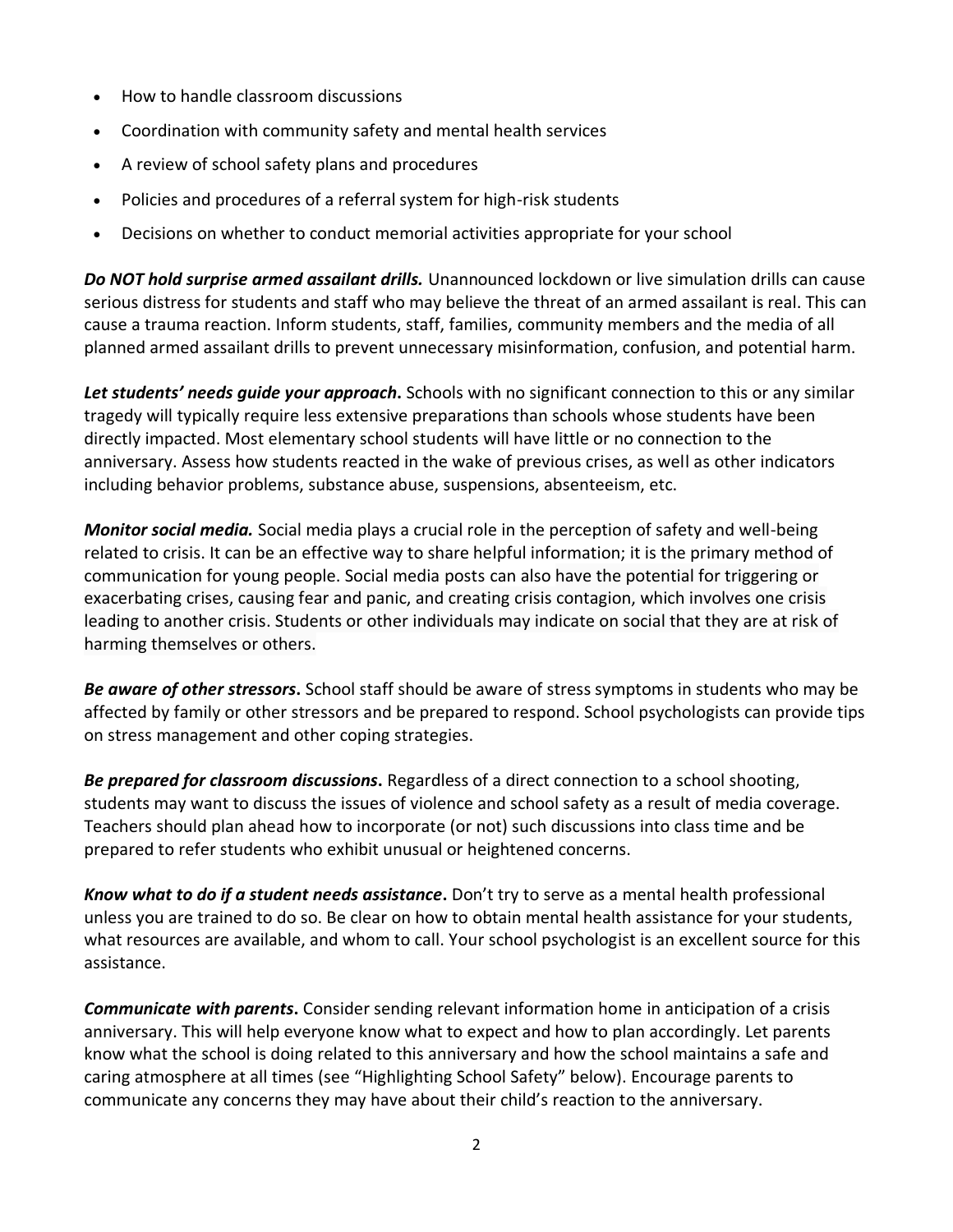*Highlight violence prevention programs and curricula currently being taught at school***.** Emphasize the efforts of the school to teach students alternatives to violence including peaceful conflict resolution and positive interpersonal relationship skills. Cite specific examples of curricula or behavioral supports at your school.

*Encourage students to avoid excessive media coverage***.** The media are likely to dramatize the anniversary. Watching replays of initial coverage, predictions of future violence, or even stories about the history of targeted school violence can raise anxiety.

*Stop any bullying or harassment immediately***.** Bullying and harassment undermine school safety and put some students at risk for dangerous behavior. Be very clear that harassment of any kind or of any one is unacceptable. Let students know you are there to help. Be visible and vigilant in common areas, such as hallways, lunchrooms, and locker rooms.

*Determine whether a memorial activity is needed***.** Memorials allow people to come together to express their feelings, increase a sense of security, and reduce a sense of isolation and vulnerability. However, they will not be needed in most schools. Providing a memorial activity for students who do not need it may increase their anxiety. If a whole-school memorial activity is not appropriate, an individual or a small group of students may benefit from an activity as an effective venue for dealing with their anniversary reactions.

# **Highlighting School Safety: Proactive Strategies**

There are a number of steps that administrators can take to reinforce the fact that schools are safe environments and increase student/adult comfort levels.

- Send a letter to parents explaining the school safety policies and crisis prevention efforts.
- Remind students, staff, and parents of their important role in promoting school safety by following procedures and reporting unusual or concerning individuals or behavior. Share information regarding anonymous and other reporting systems.
- Address the important balance between sufficient building security and providing students a healthy, nurturing, normal school environment.
- Provide information on school mental health services, including tips for healthy coping strategies and the names and contact information of the school psychologist, school counselor, and/or school social worker.
- Note safety measures such as the presence of security systems, limited access to school building and monitoring of school guests, and monitoring of the school parking lot and common areas.
- Name school resource officers, local police partnerships, or security guards.
- Review communication systems within the school district and with community responders. This should also address how and where parents will be informed in the event of an emergency.